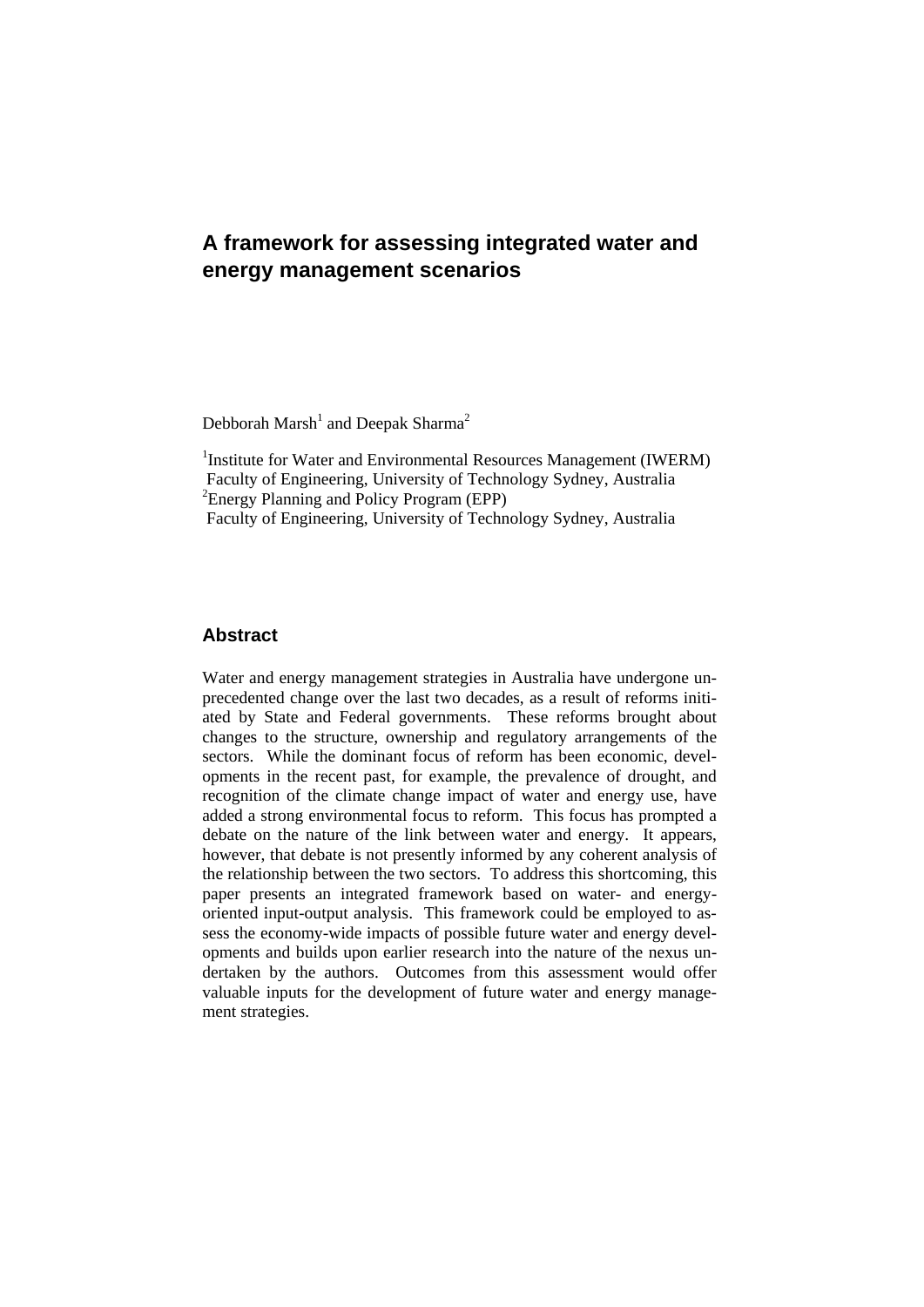## **1 Introduction**

Water and energy management strategies in Australia have changed significantly over the last two decades as a result of reforms initiated by State and Federal governments. These reforms brought about changes to the structure, ownership and regulatory arrangements of the sectors. While the dominant focus of reform has been economic, the prevalence of drought, and recognition of the climate change impact of water and energy use, have added a strong environmental focus to reform. This focus has increased awareness of the links between water and energy, termed waterenergy nexus in this paper. It appears, however, that water and energy management strategies are being developed with little understanding of the nature of the nexus. This paper seeks to contribute to a greater understanding of the nature of the nexus by developing a framework that could allow for the assessment of the implications for future water and energy scenarios for New South Wales for the year 2030-31. It begins by reviewing the evolution of water and energy management strategies in Australia, with a view to determine the main drivers influencing their development. The paper then discusses how recent water and energy management strategies, in the context of drought and climate change, have contributed to greater uncertainties and challenges for both sectors, due to the inherent links between water and energy. The paper argues that there is a need to improve current understanding of these links, to ensure that future water and energy management strategies are appropriately integrated in order to handle the challenges, as well as to take advantage of opportunities that these links present. An assessment framework that integrates future water and energy scenarios for New South Wales is then introduced. Each scenario within the framework comprises a combination of social values and governance systems that underpins the selection of technologies to meet water and energy needs. This paper finishes by describing the development of these models for the year 2030-31, which are based on input-output analysis. Outcomes from this assessment would offer valuable inputs for future development of water and energy management strategies.

# **2 Developments in water and energy management strategies**

Water and energy management strategies in Australia have changed significantly since the mid 1900s. During this time, state and/or local governments were responsible for water and electricity utilities and many utili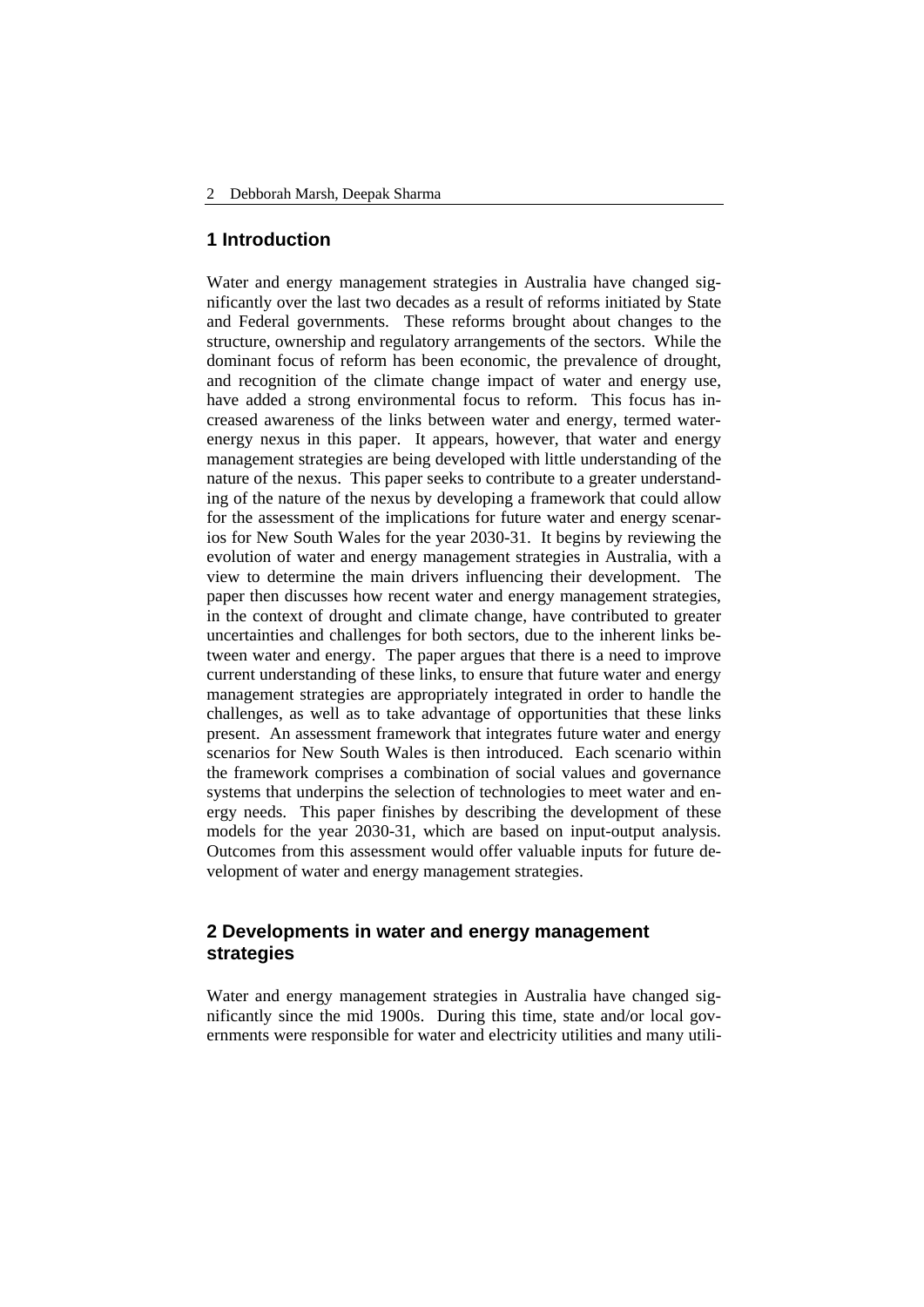ties were vertically-integrated (Johnson & Rix 1993; Smith 1998). Operational and infrastructure planning decisions were largely an engineering exercise, as both sectors focused on meeting the needs of Australia's growing population in the aftermath of World War 2. Indeed, water and electricity infrastructure projects were viewed as critical to national development and received strong social and political support. Cost recovery and environmental considerations were therefore accorded low priority (Department of Resources and Energy 1983).

The Snowy Mountains Hydroelectric Scheme became the first water and electricity project to harness Federal government resources, in cooperation with the state governments of New South Wales and Victoria. Located near the border of both states, construction of the Scheme began in 1947 and was completed in 1974 (Australian Government). By default it became the first inter-state electricity connection in Australia. To this day the Scheme serves a dual role of generating hydropower - providing 6%1 of Australia's electricity - and of diverting water for irrigation systems downstream.

Towards the end of the  $20<sup>th</sup>$  century, changes were afoot in both sectors. Concerns were being raised about their financial, service and environmental performance. In terms of financial, assumptions underpinning investment and pricing regimes were queried. Government involvement – which had previously been considered important for economic growth and encouraging private investment in other sectors of the economy – was viewed as inefficient (Booth 2000; Broughton 1999; Smith 1998). Both sectors had also established subsidy patterns to fulfill social and political objectives. In the electricity sector for example, domestic customers in rural areas were heavily subsidised by other customer groups (Rosenthal & Russ 1988). Cross subsidies also occurred between the two sectors. In the case of the Snowy Mountains Hydroelectric Scheme, electricity sales subsidized the irrigation diversion works that would otherwise not have been possible (New South Wales Water Resources Commission 1984).

Environmentally, there was greater evidence and awareness of degradation resulting from the sector' activities. In the water sector, poor management of water resources caused reduction in river water quality and river health (High Level Steering Group on Water 1999). In both sectors, infrastructure projects - particularly dam construction - came under closer environmental scrutiny. The Franklin Dam in Tasmania, for example, became a landmark case in 1983, whereby environmental interests and political will overturned the decision to construct a hydro-electric power station in a pristine area of south west Tasmania (Dovers 2001).

 <sup>1</sup> Calculated from data in (Energy Supply Association of Australia 2006)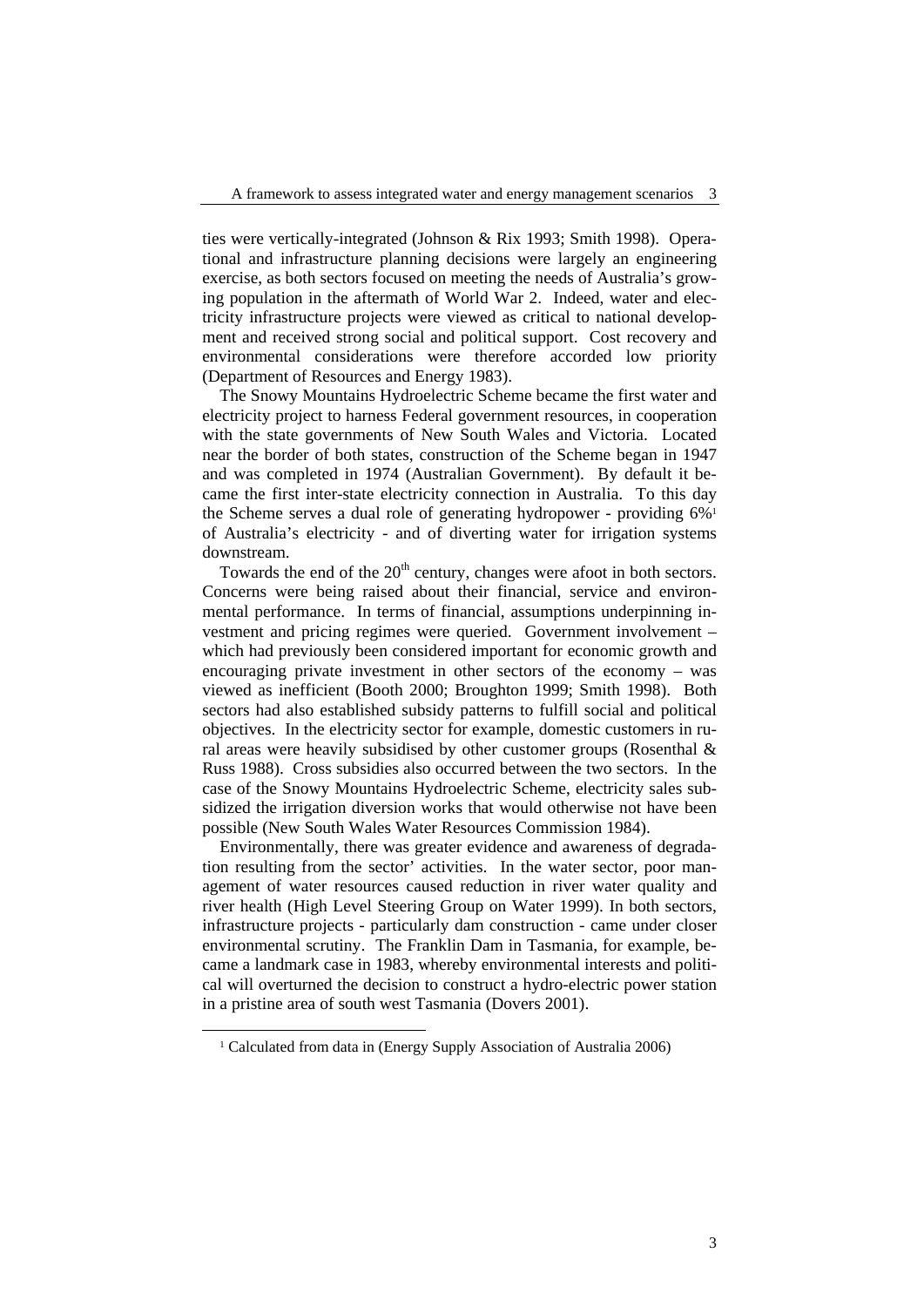To address these and other concerns, State governments began to review their water and electricity sectors in the 1980s, which constituted the first phase of reform. Despite these early reforms, the sectors became subsumed under the widespread micro-economic reforms initiated by the Federal governments in the early to mid 1990s, which were aimed at improving the competitiveness of the Australian economy overall. Similar changes were made to the structure, ownership and regulatory arrangements of both sectors. The functions were unbundled; competition was introduced into the competitive segments and the monopoly segments were open to third-party access.

The reforms introduced significant changes to the management strategies in both sectors. In particular, decisions moved away from the domain of engineering, to that of economics, particularly market mechanisms. Under the direction of the Federal government, the water and electricity sectors established a pilot rural water market and a national wholesale market, respectively. By the early 2000s, there was a perceptible slowdown in the pace of reforms. Supporters of reform reasoned that additional efficiency gains were possible, leading to a reinvigoration of the reform agenda for both sectors in the mid 2000s (Council of Australian Governments).

Unlike previous rounds, however, this latest round of reform has occurred at a time of widespread drought along Australia's east-coast, which continues to today. Droughts are a natural part of Australia's water landscape and indeed many storage projects in the 1900s were constructed to safeguard Australia's water supplies against the reoccurrence of drought (Beasley 1988). Unlike earlier episodes, the current drought was preceded by a prolonged dry period, causing water storage levels and river flows to fall considerably in the absence of rain.

In addition to drought, climate change is introducing further uncertainties to both sectors. Historical data is no longer viewed as an accurate predictor of future weather patterns, prompting a shift towards adaptive management strategies in the water sector. One such example is the New South Wales Metropolitan Water Plan (2006), which comprises a mix of efficiency and supply measures, including water recycling and desalination. Moreover, recent studies by the IPCC have linked climate change with human activities, such as the burning of fossil fuels for electricity generation (Houghton et al. 2001; IPCC Secretariat 2004). In order to reduce its greenhouse gas emissions, the electricity sector in Australia has implemented a range of strategies, including efficiency programs, renewable energy targets and promotion of generation technologies, such as 'clean' coal and nuclear power (ABARE; Energy Task Force 2004).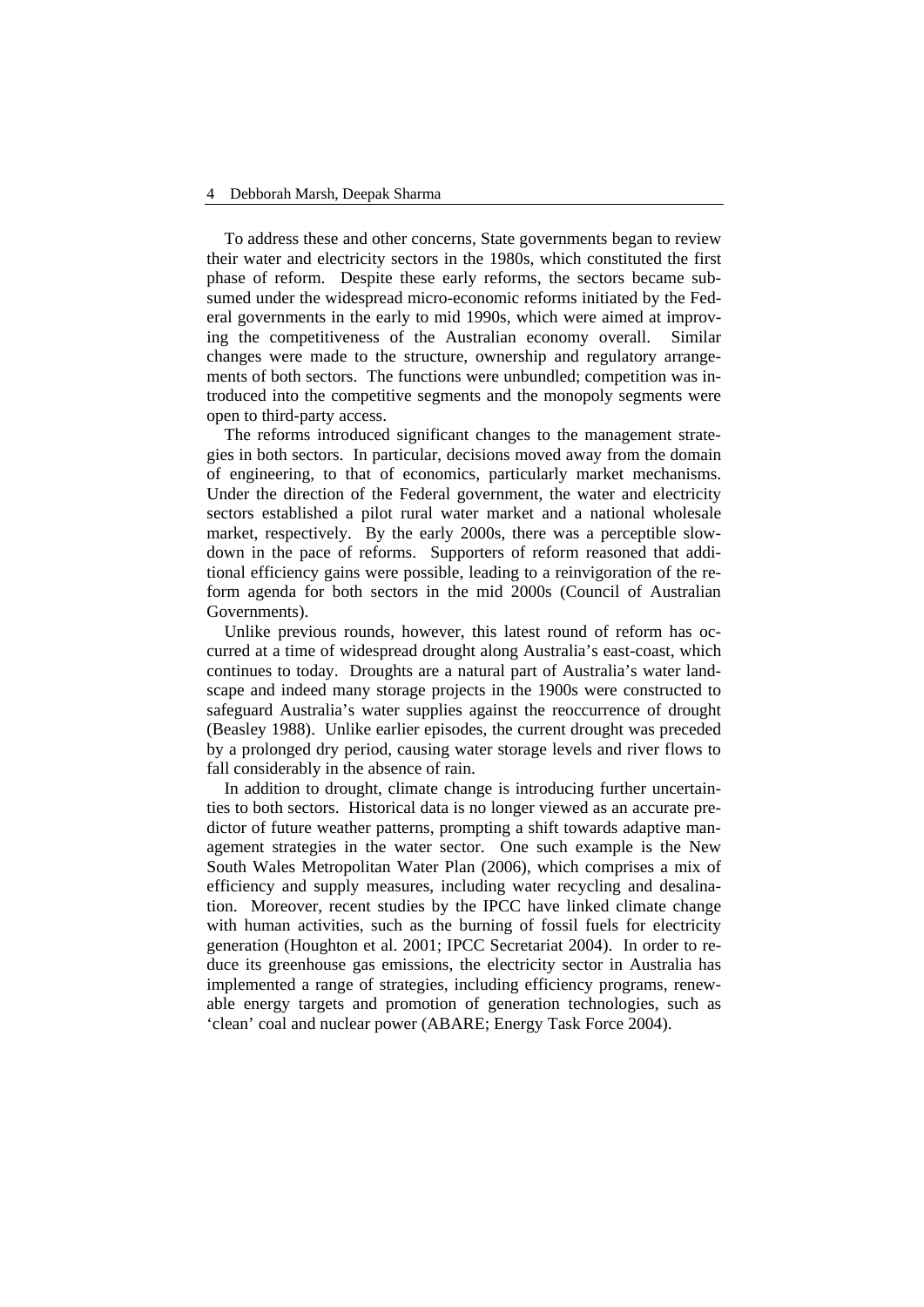Environmental pressures of drought and climate change are bringing to light the critical link between water and electricity. This link presents potential challenges and uncertainties to both sectors, to which we now turn our attention.

# **3 Water-energy nexus: an unfolding uncertainty**

The potential impact on the nexus is significant, particularly in the context of reform. The market mechanism has already resulted in potentially alarming trade offs, because of the lack integration between the water and energy management strategies.

The Snowy Mountains Scheme offers an interesting insight into this phenomenon. Water allocations are generally defined under Snowy Hydro's water licence, however the company has reduced water releases to irrigators downstream, due to water shortages. Whilst Snowy Hydro maintains that it is acting in accordance with its licence, others argue that the company is reserving water to power lucrative peak summer demand – thereby maximising profits - at the expense of irrigators (Wahlquist  $\&$ Mitchell 18 November 2006). Water shortages are also affecting Snowy Hydro's investment strategy. It has recently acquired two gas-fired power stations in Victoria to buffer against the effects of water shortages. As part of Snowy Hydro's EPA licence, generation from the gas-fired stations is restricted in order to control emissions. It is reported that Snowy Hydro has requested that this restriction be laxed, due to low water levels in its dams (Gordon 2007)

Water shortages have impacted generators elsewhere. In New South Wales, smaller hydropower plants have reduced generation output (S. Gough, pers com). In Victoria, similar reductions in hydropower output has forced the use of more expensive and more greenhouse-gas intensive generation options to meet demand, reportedly pushing up the price of electricity in the wholesale market by more than 80 per cent in peak times (Gordon & Kleinman 2007).

In Queensland, cheap electricity is being imported from Swanbank and Tarong Power Stations to New South Wales via the national electricity grid (Roberts 2007b). Both power stations are sourcing cooling water from Brisbane's main drinking water supply, Wivenhoe Dam, despite the imposition of water restrictions in the region. Further, New South Wales has sufficient capacity to meet its own demand, without needing to rely on electricity imports from Queensland. Swanbank and Tarong Power Stations are set to cut back production by 20 per cent and 70 per cent respec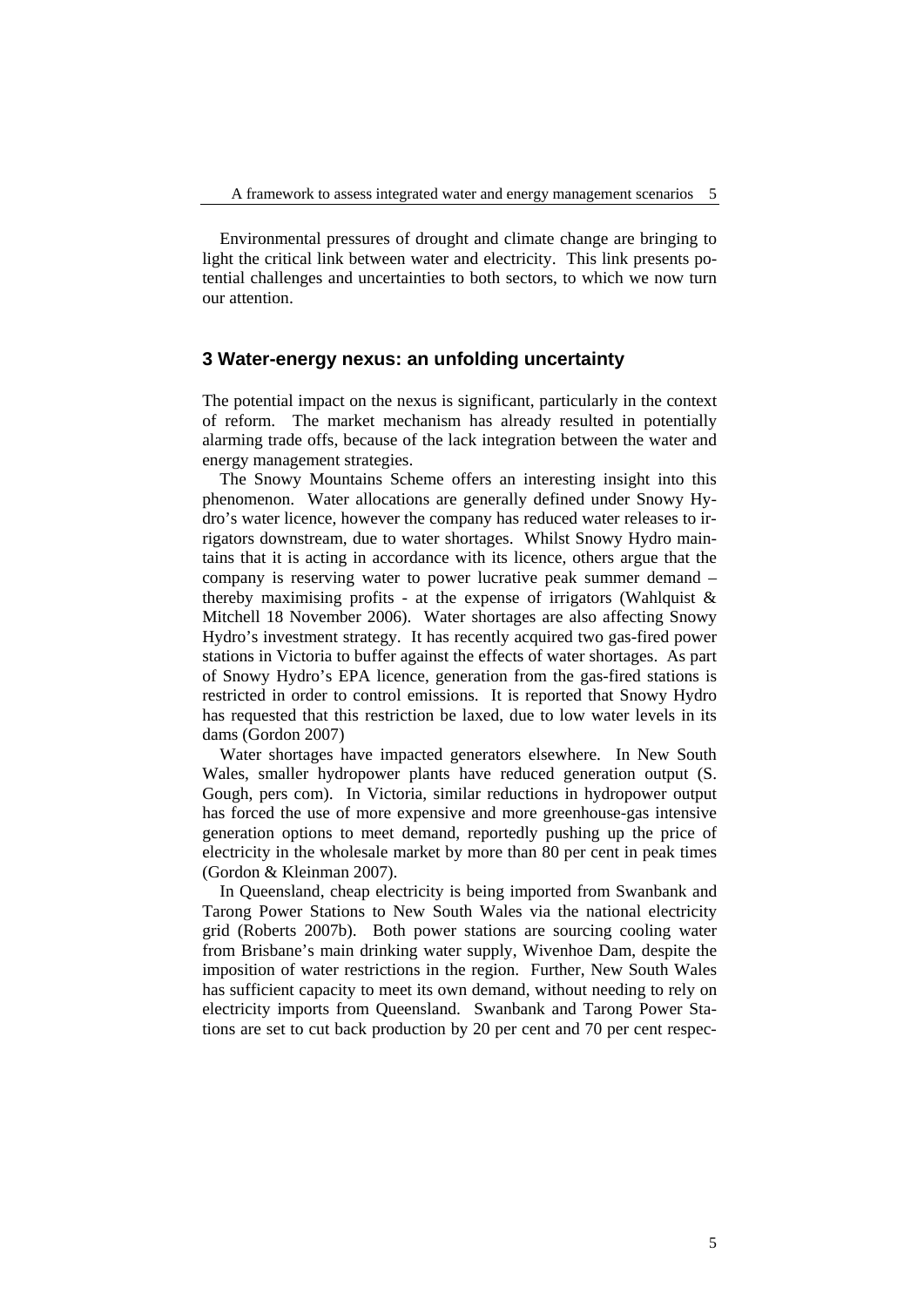tively due to water restrictions, at a cost of potentially \$1 million a day for the QLD government (Ludlow & Wisenthal 2007). These power stations will receive recycled water from the Western Corridor Recycling Project in the coming year, at a cost that is estimated to be several times the \$200- 300/ ML now being paid for water from Wivenhoe Dam. It is estimated that this move will add \$5-10 to the current generation cost of \$35 per MWh (Roberts 2007a). A newer power station at Kogan Creek is air cooled, and will assist in reducing the dependence on water supplies in the state (Orchison 2007).

In the water sector, governments are implementing a range of adaptive measures to cope with water shortages, including desalination and water recycling. Both technologies use membrane technology. Desalination, however, requires more intensive processes and therefore consumes up to five times the amount of energy than water recycling (refer to Table 1 below). Further, continuation of water shortages may result in increased reliance on groundwater that would require energy for pumping (NSW Government 2006).

| Water source                         | Energy consumption $(kWh/m^3)$ |  |  |  |  |
|--------------------------------------|--------------------------------|--|--|--|--|
| Conventional surface water treatment | $0.4 - 0.6$                    |  |  |  |  |
| Brackish water desalination          | $0.7 - 1.2$                    |  |  |  |  |
| Reclamation of municipal wastewater  | $0.8 - 1.0$                    |  |  |  |  |
| Seawater desalination                | $3.0 - 5.0$                    |  |  |  |  |

**Table 1: Energy consumption of different water treatment technologies.**

Source: (Voutchkov 2005)

The above mentioned discussion demonstrates the significance of contemporary challenges imposed by the links between water and energy. These challenges are occurring at a time when important decisions are being made regarding future supply options in both sectors. The New South Wales government, for example, recently commissioned the "Owen Inquiry into Electricity Supply in New South Wales" to examine the need and timing for baseload generation options. There appears, however, to be an absence of modeling frameworks for the Australian context that can comprehensively quantify these links and the implications for the Australian economy (see Marsh & Sharma 2006 for a review of existing waterenergy research). Such a framework is needed to ensure that future water and energy policies are appropriately integrated in order to handle the challenges, as well as take advantage of opportunities presented by the waterenergy nexus.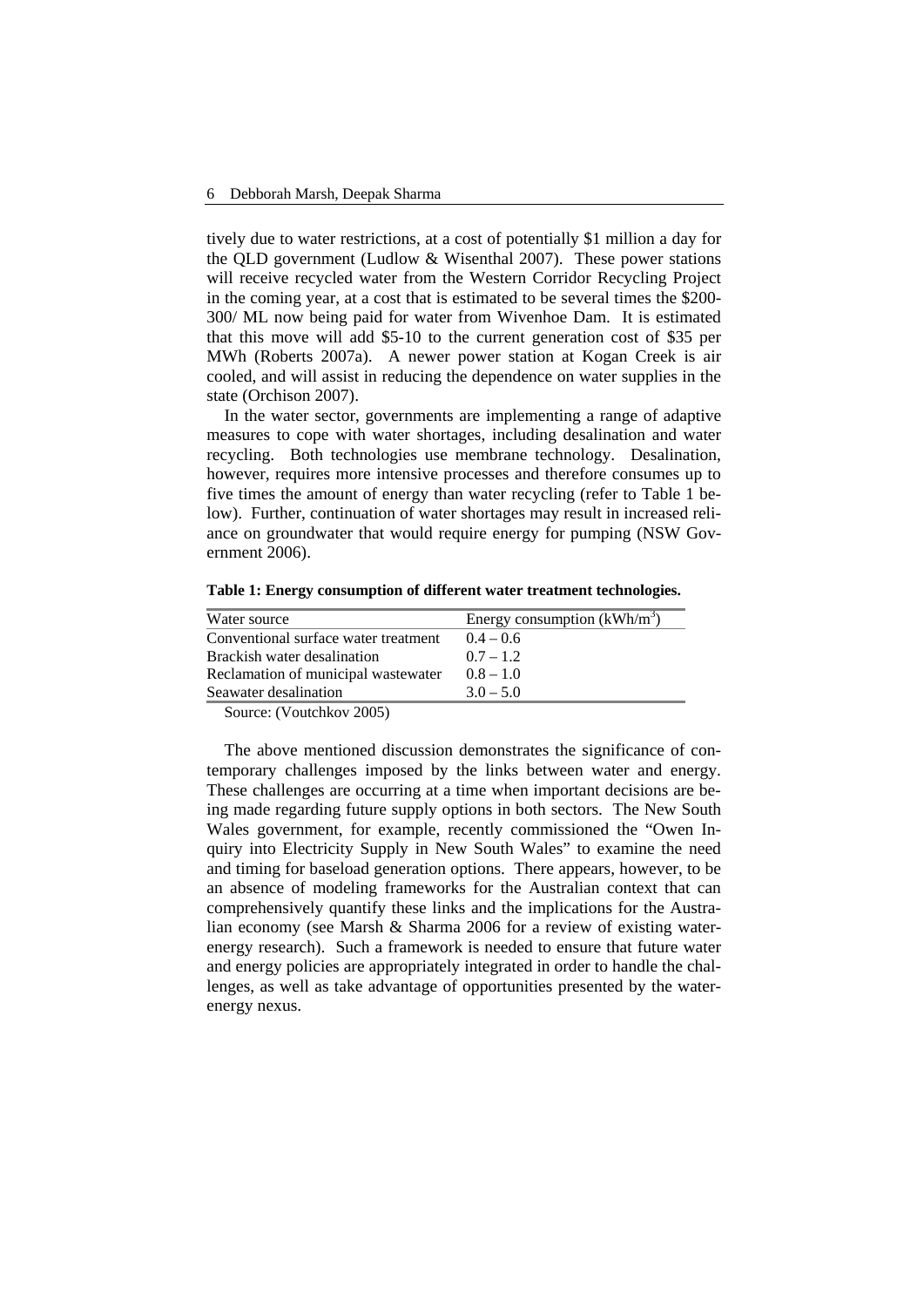### **4 An integrated water and energy scenario framework**

The research framework presented in this paper is useful for examining the implications of the nexus on future water and energy pathways in New South Wales. The framework builds on existing research undertaken by the authors to quantify the links for 1995-96 and 2000-01 and is based in input-output analysis, a widely used policy modeling tool (Marsh & Sharma accepted for publication 2007).

An important strength of input output analysis is its ability to quantify interdependencies between sectors in an economy (refer to Miller & Blair 1985 for a comprehensive introduction to input-output analysis). In this way, the links between water, electricity and other economic sectors may be explored. Specifically, input output analysis will be used to develop models of the New South Wales economy for 2030-31 under different water and energy scenarios, with a view to determine the following:

- Direct and indirect water requirements to meet energy demand
- Direct and indirect energy requirments to meet water demand
- Water-energy indices for non-water and non-energy sectors

The following sections describe the water and energy scenarios adopted in this research, and provides a theoretical background into the use of input-output analysis for this purpose.

### **4.1 Water and energy scenarios for New South Wales**

Several options exist to meet future water and energy needs in New South Wales. For the water sector, these options, as mentioned previously, include desalination and water recycling, among others (NSW Government 2006). In the electricity sector, the recent Owen Inquiry identified ultrasupercritical pulverized fuel coal-fired generation (USC), combined cycle gas turbine (CCGT), wind, biomass, and geothermal hot rock technology as potential options to increase baseload capacity (Owen September 2007). CCGT and open cycle gas turbine plants (OCGT) are also suitable as intermediate load plants. A recent study commissioned by the Federal Government supported the development of nuclear power plants in Australia (Commonwealth of Australia 2006). This technology, however, is currently against New South Wales government policy (Owen September 2007).

In order to explore various technological options available to meet future water and energy needs in New South Wales, this research has developed a set of four scenarios. These scenarios are based on the UK Foresight Programme's Environmental Futures scenarios and the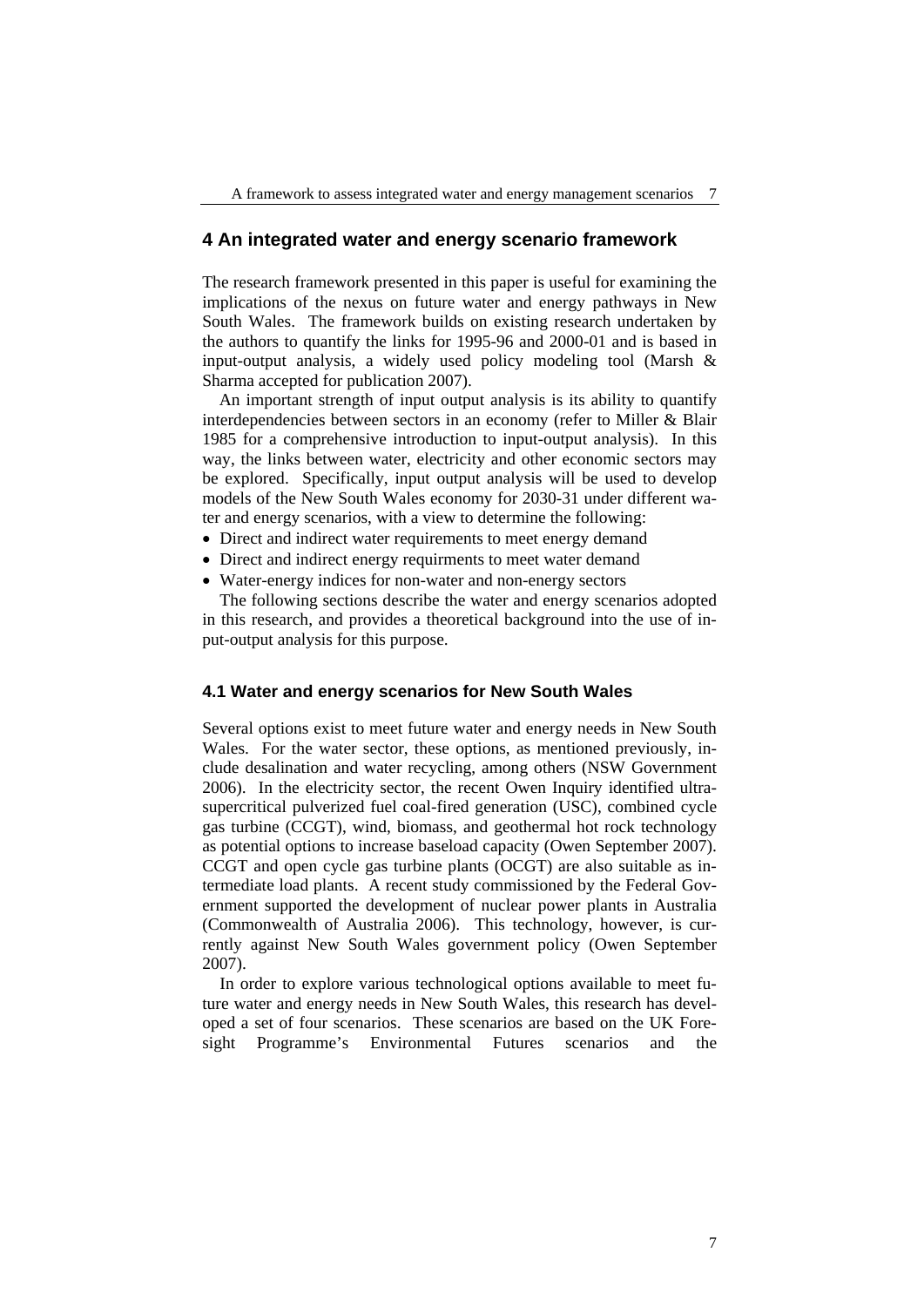Intergovernmental Panel on Climate Change scenario framework, as well as the IPCC study into emissions scenarios. Both drew significantly on work undertaken by Shell Group Planning, which is in turn underpinned by grid-group cultural theory (Eames & Skea 2002; Nakicenovic & Swart 2000).

Grid-group cultural theory postulates that there are two essential dimensions in any culture: (a) degree of social regulation or prescription, represented by 'grid'; and (b) degree of social integration, represented by 'group'. The 'group' dimension largely corresponds to social values, whereas the 'grid' dimension refers to the degree to which decisionmaking in a society is autonomous. In some studies, 'grid' represents the level at which power or authority is exerted (Eames & Skea 2002). This research adopts the latter interpretation.

The two dimensions of 'grid' and 'group', hereafter referred to as 'governance systems' and 'social values' respectively, form the two axes that intersect at 90 degrees to form the four quadrants of the scenario framework (refer to Fig. 1 below). The 'social values' axis describes patterns of economic activity, consumption, and policy-making. At one end is consumerism and short-termism. The other end comprises community values of social equity and long-term sustainability. The 'governance systems' axis describes the structure and scale of political authority, from globalization at one end, to regionalization at the other.



**Fig. 1 Scenario assessment framework.**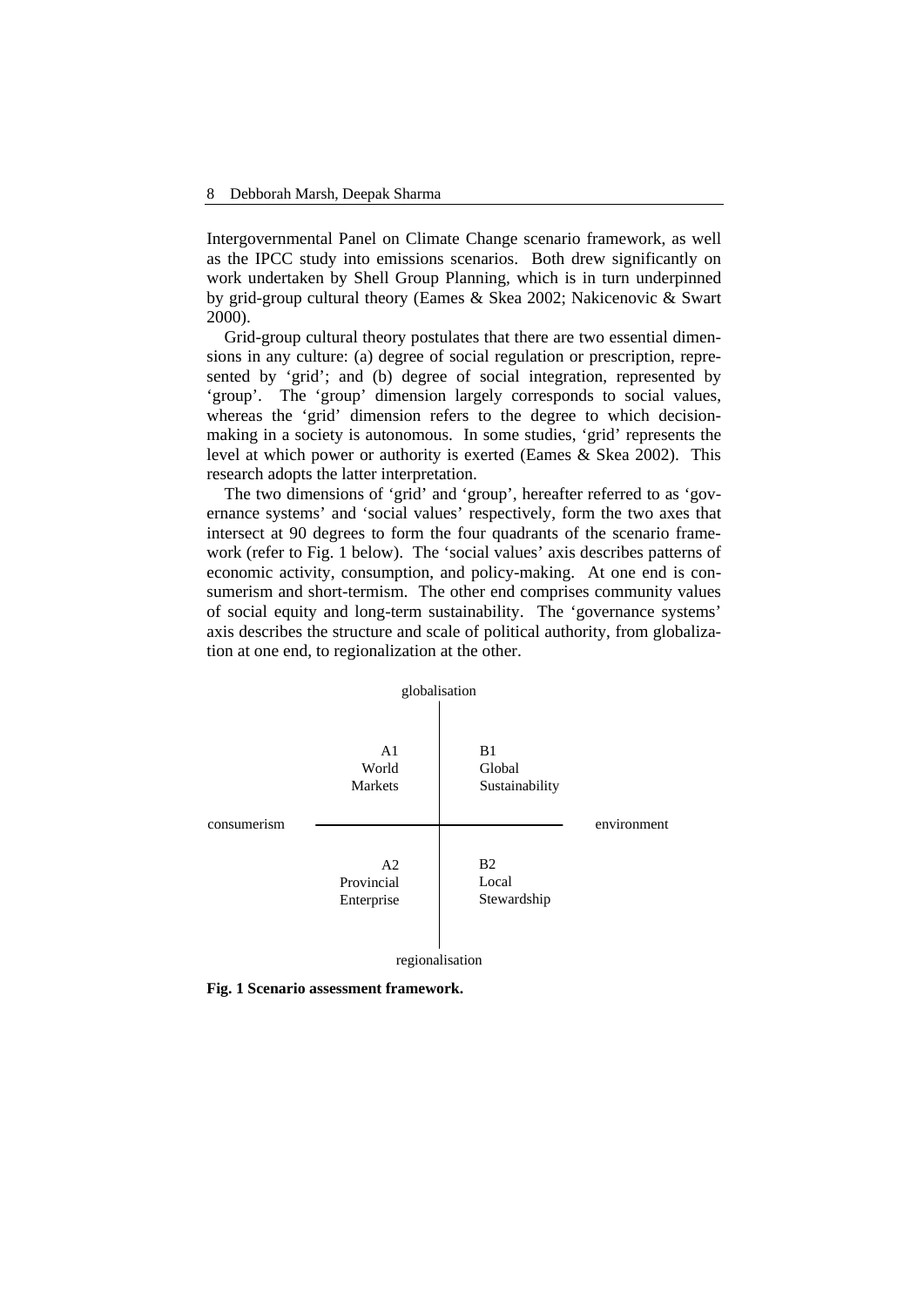As identified in Fig. 1 above, the four scenarios include: A1 – World Markets; A2 – Provincial Enterprise; B1 – Global Sustainability; and B2 – Local Stewardship.

#### *Scenario A1 – World Markets: low cost technologies and efficiency improvements*

The World Markets scenario is underpinned by consumerist values. The main drivers in the water and energy sectors are efficiency and cost reduction, and therefore the environment is accorded a low priority. There is a tendency towards free markets and international trade under this scenario, which facilitates technology transfer and fosters a high degree of innovation. Energy options include demand reductions, and OCGT and CCGT for intermediate demand. Existing coal-fired power station upgrades<sup>2</sup>, and new coal-fired power using USC technology provides additional baseload capacity. For the water sector, efficiency measures reduce demand growth. Water recycling, desalination and water harvesting provide new supply capacity.

### *Scenario A2 – Provincial Enterprises - maintaining security of water and energy supply*

The Provincial Enterprise scenario is underpinned by individualist values. The main driver in the sectors is security of supply. The priority is resource independence rather than environmental issues, except for those of local or national significance, such as water shortages. Technological diversity is favoured in order to provide security of supply, although the regional focus hampers some technology transfer. Energy options include OCGT, CCGT for intermediate demand, and existing coal-fired power station upgrades and SC for baseload demand. SC is adopted instead of the more advanced USC, because of the limits to technology transfer. Nuclear power is considered in this scenario, despite current policies banning its development in the state, because of the long-term nature of this study. New SC and nuclear power plants are located in coastal areas or use recycled water for cooling, because of regional water shortages. Desalination and to a lesser extent water recycling provides new supply capacity. Both technologies also encourage rainfall independence.

 <sup>2</sup> Plans to upgrade of existing coal-fired power stations in New South Wales are in advanced stages implementation. This option has therefore been included in all options.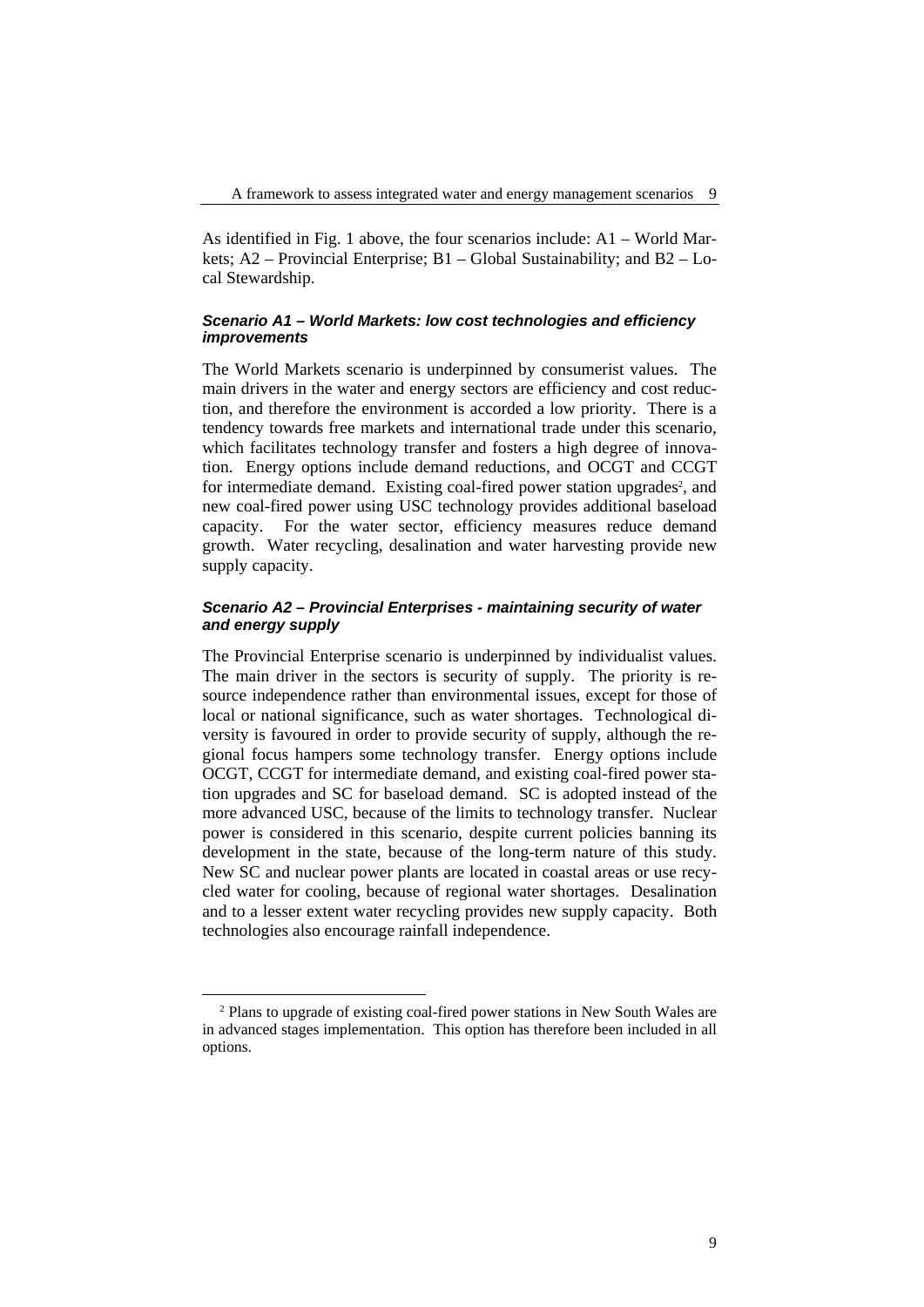#### *Scenario B1 – Global Sustainability - climate change and water shortages influence technology choice*

The Global Sustainability scenario is characterised by strong international coorporation in dealing with environmental issues, particularly greenhouse gas emissions. Technological innovation is high, due to the open exchange of ideas. This innovation is focused on reducing reliance on coal and oil and maximising use of water resources. Energy options include demand reductions, as well as OCGT and CCGT and wind power for intermediate demand. Baseload capacity is met by upgrade of existing coal-fired power stations, additional CCGT plants, and geothermal power. In this scenario, New South Wales relies heavily on gas imports, however this does not pose a threat to energy security, due to the very stable political environment. For the water sector, options include demand reductions, water recycling, and water harvesting.

#### *Scenario B2 – Local Stewardship: maximising use of regional resources in order to protect environment*

The main focus of this scenario is maximum utilisation of natural resources, with minimum environmental impact. There is a tendancy towards self-reliance - due to strong local and regional governance - and conservation. The regional focus, however, limits technological innovation, although there is a willingness to invest in local technologies. Technology is geared towards more sustainable and distributed systems. For energy, this includes demand reductions, and wind power, OCGT and CCGT for intermediate demand. Upgrade of existing coal-fired power stations, additional wind power, additional CCGT plants and bioenergy provide new baseload capacity. Water strategies include demand reductions, water recycling, and water harvesting.

Figs. 2 and 3 below illustrate the water and energy options under the four scenarios.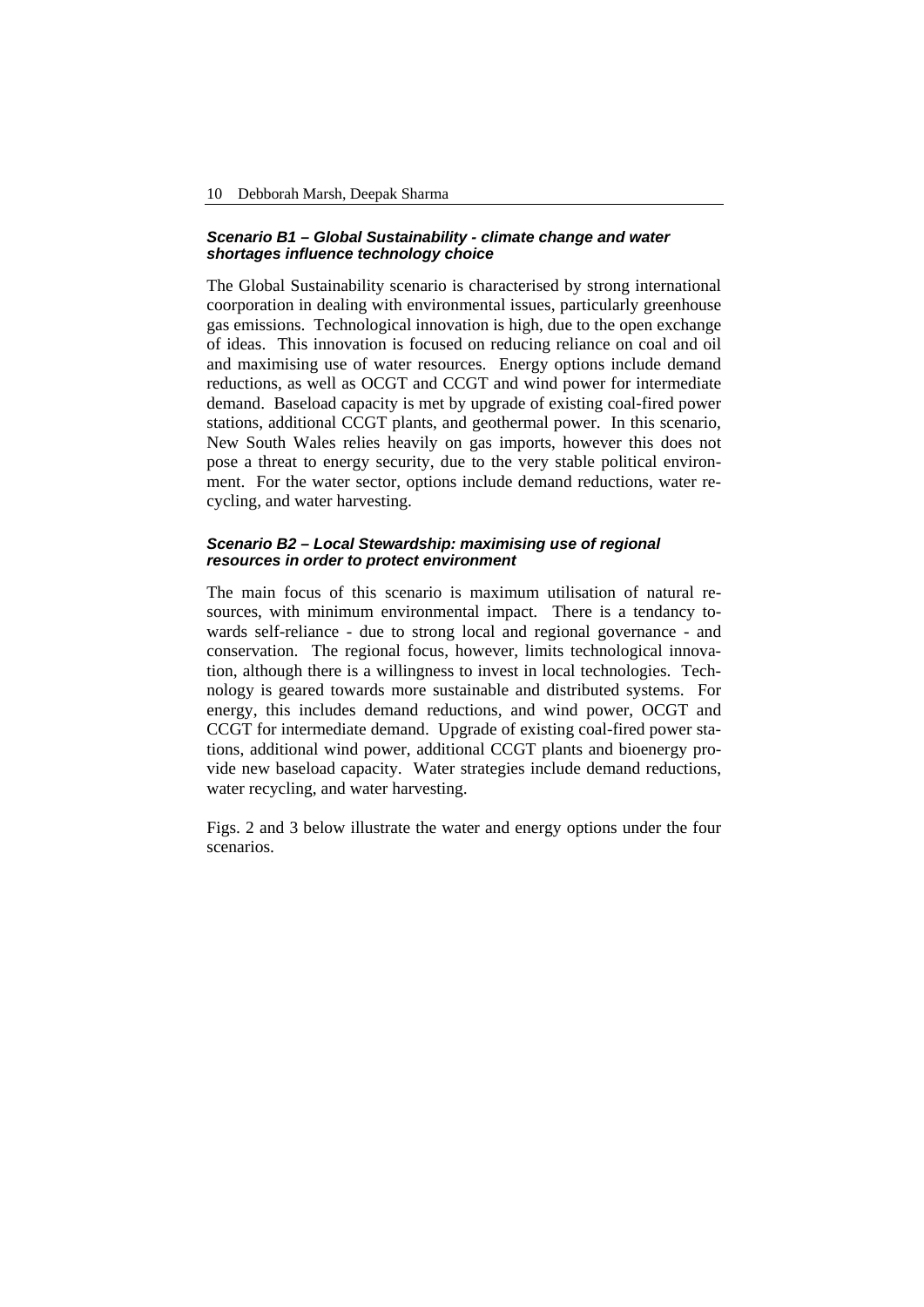

**Fig. 2 Mix of water options under the four scenarios.**



**Fig. 3 Mix of electricity options under the four scenarios.**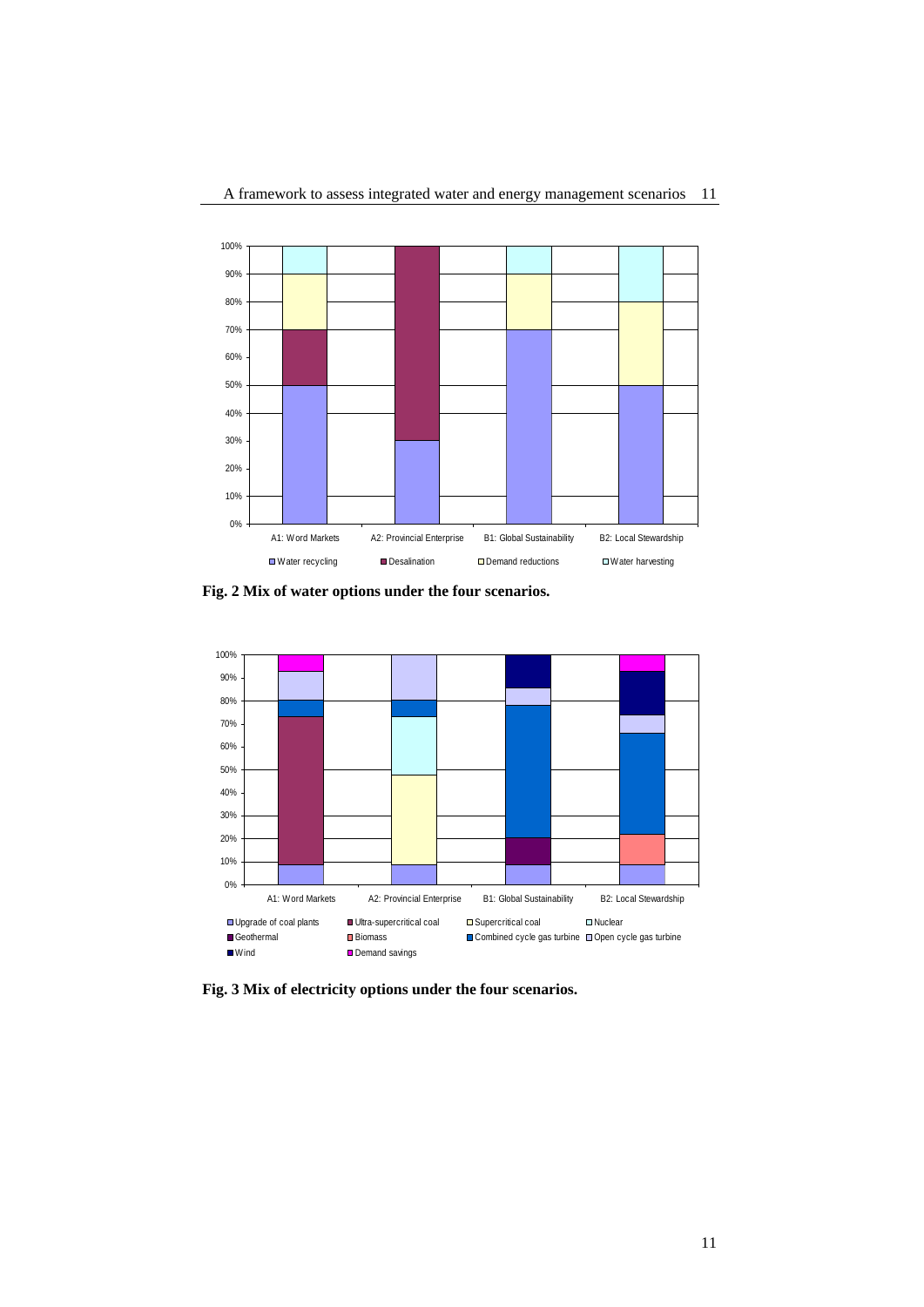## **4.2 Use of input output analysis to assess future scenarios**

This research uses input output analysis to quantify the links between water and energy for the four scenarios described above for the year 2030-31. As mentioned earlier, this model is based on a model previously developed by the authors for New South Wales for 2000-01. The purpose of this section is to describe how the existing 2000-01 has been modified in order to assess the four scenarios mentioned above.

### *Background to input output analysis*

The input output table and the coefficients derived from it form the basis of input output analysis. Essentially, the table depicts three elements of an economic system: inter-industry table, primary inputs and final sectors. The **inter-industry table s**hows the flow of goods and services between production sectors; outputs from a sector form inputs for other sectors and as such this flow is commonly refered to as intermediate demand. **Primary inputs** are payments to factors of production. In a standard model, primary inputs include compensation to employees, gross operating surplus and mixed income and taxes less subsidies. **Final sectors** typically include household consumption, public expenditure, capital stock, investment and exports. The basic structure of the input output table and these elements are illustrated in Fig. 4 below.

| Outputs to sector j<br>Inputs<br>from sector i | Production sectors (j) |  |            | Final sectors  |  | Total<br>output |         |         |
|------------------------------------------------|------------------------|--|------------|----------------|--|-----------------|---------|---------|
| Production sectors (i)                         |                        |  |            |                |  |                 |         |         |
|                                                | Inter-industry table   |  |            |                |  |                 |         |         |
|                                                |                        |  | $(x_{ii})$ |                |  |                 | $(Y_i)$ | $(X_i)$ |
|                                                | (intermediate demand)  |  |            | (final demand) |  |                 |         |         |
|                                                |                        |  |            |                |  |                 |         |         |
| Primary inputs                                 | V.)                    |  |            | <b>GNP</b>     |  |                 |         |         |
| Total input                                    |                        |  |            |                |  |                 |         |         |

**Fig. 4 Basic structure of an input output table.**

For an economy with *n* sectors, the relationship between the three elements is represented by the following equation:

$$
X_i = \sum_{j=1}^n x_{ij} + Y_i
$$
 (1)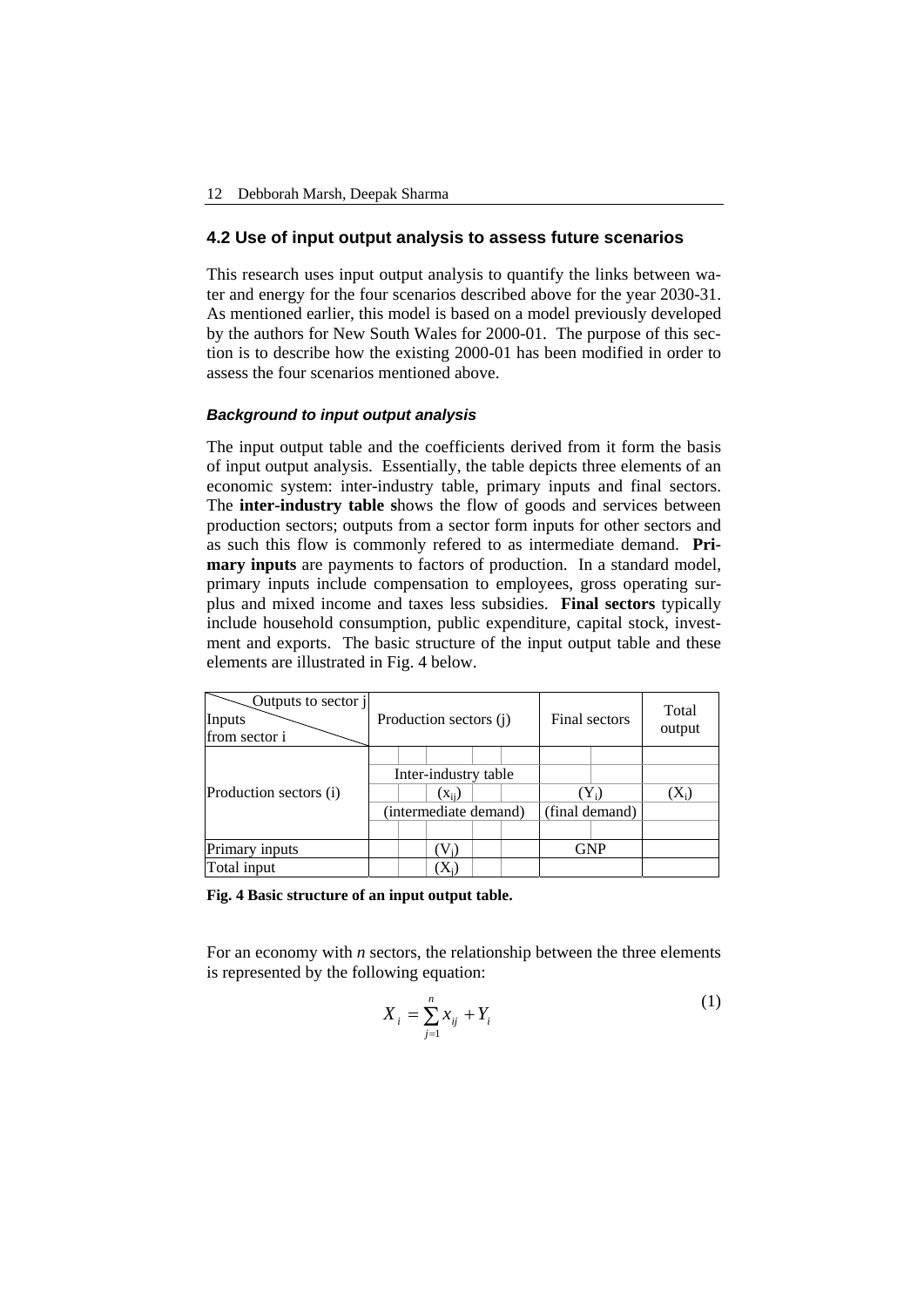where  $X_i$  is the total output of sector  $i$ ,  $x_{ij}$  represents the flow of outputs from sector *i* to sector *j* where it is used as inputs, and  $Y_i$  represents final demand for sector *i* outputs. The input output table is transformed into an analytical model by firstly computing technical coefficients from the interindustry table. These coefficients- denoted by  $a_{ii}$  quantify the amount of inputs required from sector *i* to produce 1 unit of output in sector *j*:

$$
a_{ij} = \frac{x_{ij}}{X_j} \quad \Rightarrow \quad x_{ij} = a_{ij} X_j \tag{2}
$$

where  $X_i$  is the total input to sector *j*. Substituting  $X_{ii}$  in X derives the following:

$$
X_i = \sum_{j=1}^n a_{ij} X_j + Y_i
$$
 (3)

In matrix form, the above equation becomes:

$$
X = AX + Y \implies X - AX = Y \tag{4}
$$

where *X* and *Y* are column vectors of total output and final demand respectively, and *A* is the matrix of technical coefficients. Using an *n*x*n* identity matrix (*I)* and solving for total output (*X)* as a function of final demand (*Y)*, X may also be written as:

$$
X = (I - A)^{-1}Y
$$
 (5)

where the inverse matrix  $(I - A)^{-1}$  – also known as the Leontief inverse matrix – represents the total (direct and indirect) requirement for sector *i* outputs (*X*) to satisfy one unit of final demand in sector *j (Y)* and therefore is considered demand-driven.

The input output table commonly adopts monetary values, obscuring the fact it actually represents quantities. That is, flows of goods and services may be depicted in mixed physical quantities, such as petajoules (PJ) of energy or megalitres (ML) of water. Where both physical and monetary values are used, the model is considered a 'hybrid'. In this case, total input to sector  $j$ ,  $(X<sub>i</sub>)$ , comprises mixed units and cannot be summed. Technical coefficients (*aij*) are therefore calculated using the corresponding row sum of sector *j*.

#### *Steps to modify input output tables for scenario analysis*

There are several methods to update input output tables for a future year for the purpose of scenario modeling. These methods include trend analy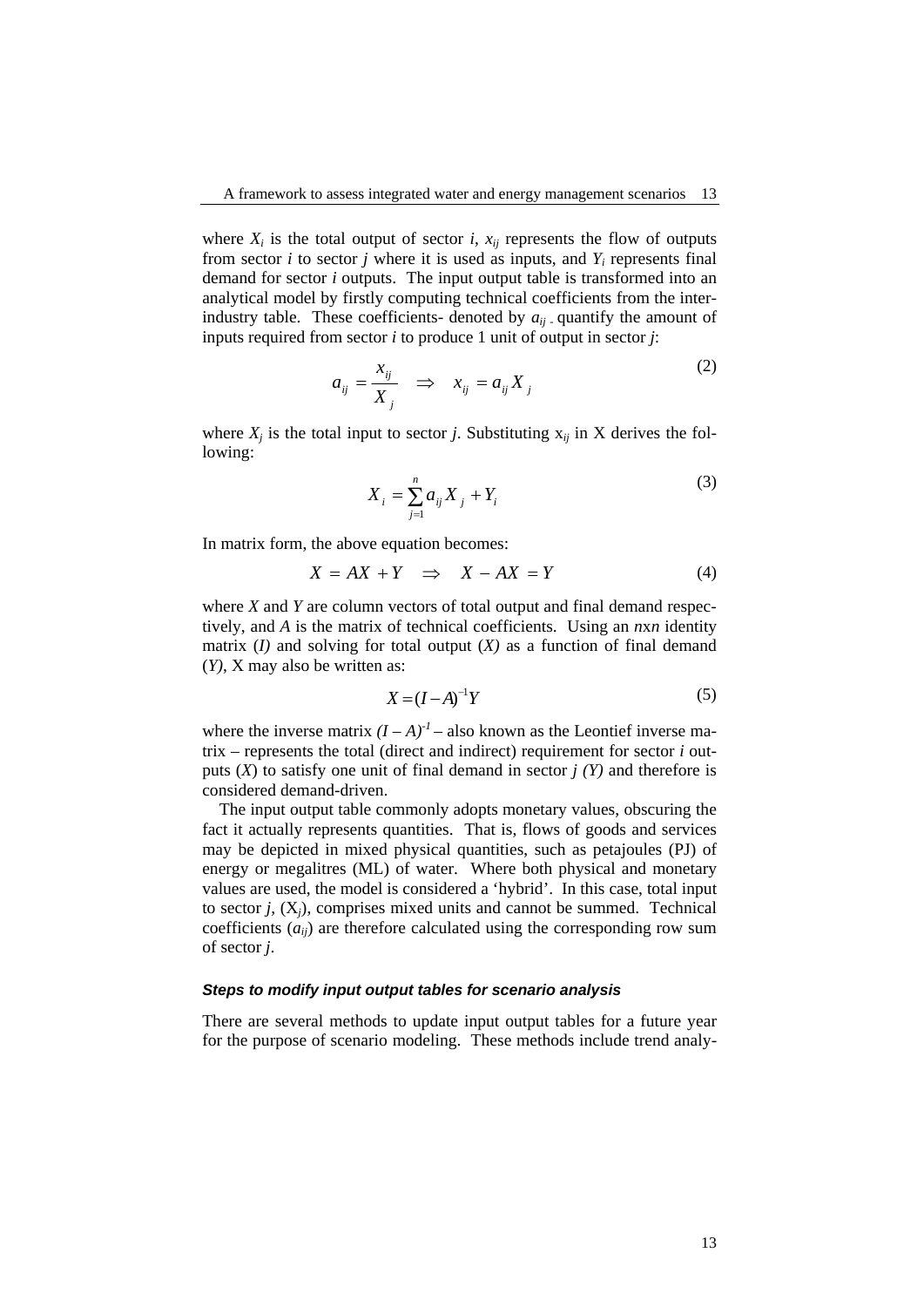sis, expert judgment, independent forecasting estimates and the RAS method (see for example Duchin & Lange 1994; Faber, Idenburg & Wilting 2007; Leontief & Duchin 1986; Miller & Blair 1985; Stone 1961). This research adopts a combination of these, using a three-step approach. These steps are illustrated in Fig.5 below and described in further detail in the following paragraphs.



**Fig. 5 Steps to update the input output model for scenario analysis.**

#### **Step 1: Projection of sectoral output for future year**

Economic growth assumptions have been kept consistent for all four scenarios. Sectoral output for water and electricity is based on existing reports on forecasted demand in both sectors (see for example Transgrid 2007; White et al. 2006). For other sectors, output is based on existing studies into economic growth in New South Wales (Cuevas-Cubria & Riwoe 2006; NIEIR 2007). This output is determined by the relative growth rates of different sectors. For example, if economic growth is 2% and relative growth is 0.5 for a particular sector, than sectoral growth is 1% for that year.

#### **Step 2: Modification of the base year A matrix**

The technical coefficients in the A matrix represent the amount of inputs required from all sectors in an economy to produce 1 unit of output from a particular sector. The technical coefficients for 2000-01 have been modified in order to represent the structure of the NSW economy in 2030-31 under the four different scenarios.

Water and energy technical coefficients from 2000-01 are transformed by multiplying projected sectoral outputs from Step 1 to estimate water and energy consumption for the different sectors in 2030-31.

For non-water and non-energy sectors, technical coefficients are calculated using the RAS method, which is an iterative process. Stone (1961) first proposed this method as a way to generate an A matrix for years where minimal data is available. This method required three sets of information: total output *X* (from Step 1), and intermediate supply and demand (both of which can be derived from Step 1). The aim of this method is to develop a set of technical coefficients to satisfy the projected intermediate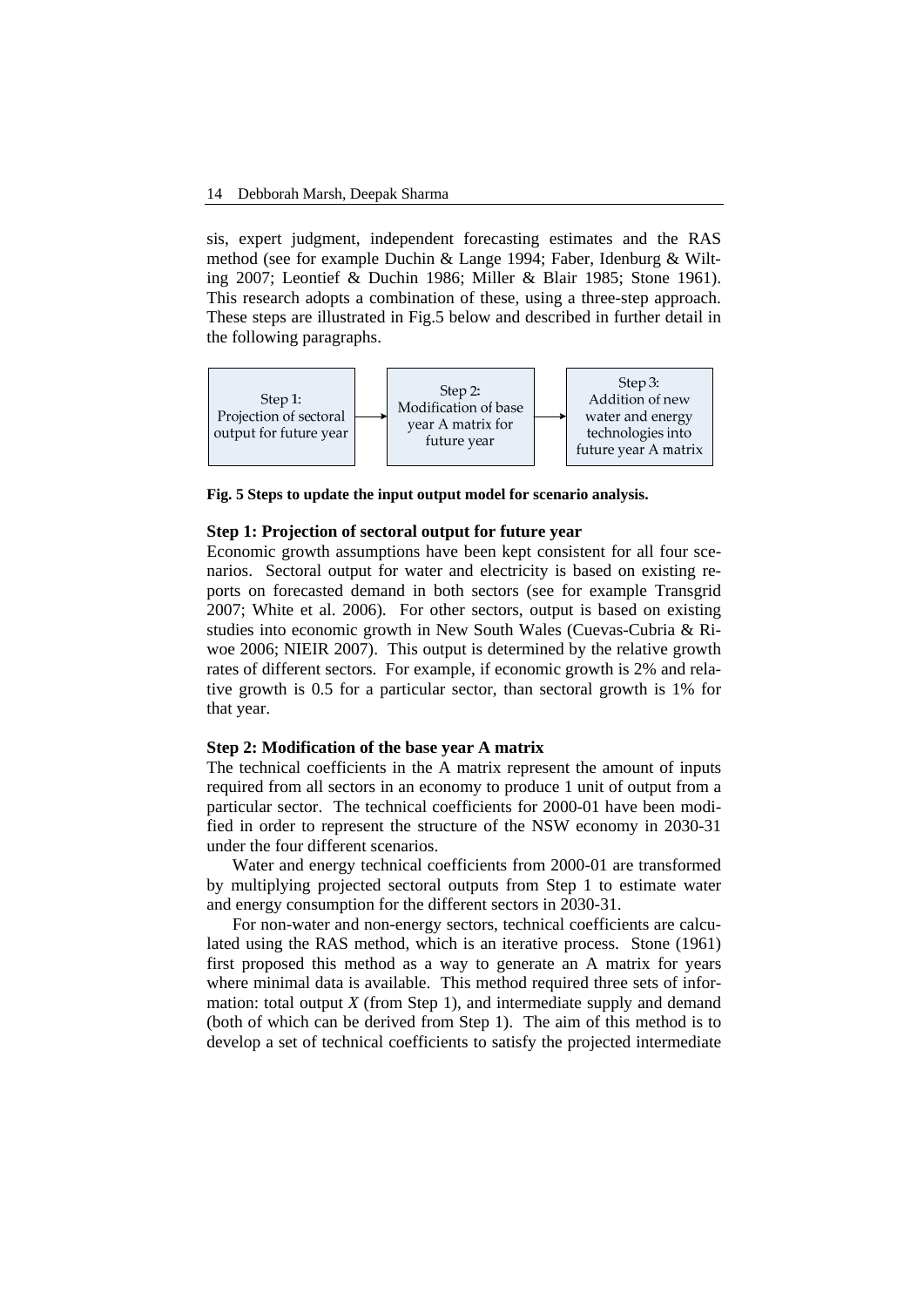supply (denoted as *U*) and intermediate demand (denoted as *V*). In the first iteration, the base year *A* matrix is multiplied with the total output for the future year, in order to calculate first estimates of *U* and *V*. The estimate is then compared with the projected future values of *U* and *V*, in order to derive '**R**'ow and '**S**'um coefficients. The *R* and *S* coefficients are then used to modify the *A* matrix. This process is repeated until the calculated and projected values of *U* and *V* converge to within a small margin. A more detailed description of this process may be found in Miller & Blair (1985).

#### **Step 3: Addition of new water and energy technologies**

New technologies introduced in the scenarios are modeled by inserting rows and columns into the A matrix. Detailed engineering data and expert judgement are both employed to develop a set of technical coefficients for each of the new technologies for a typical year of operation.

# **5 Conclusion**

It is clear that water and energy management strategies in Australia currently do not take into account the links between the water and electricity sectors. These links, however, are already posing significant challenges and uncertainties for both sectors, due to the occurrence of drought in Australia's east-coast and the acceptance of climate change impacts of water and energy use. These challenges and uncertainties demonstrate the need for frameworks to assess future water and energy management strategies in a more integrated manner. This paper presents such a framework, based on input output analysis. Four scenarios have been developed using this framework, to assess a range of water and energy options for New South Wales for the year 2030-31. Models of each scenario are currently under development and preliminary results are forthcoming. These results would provide important inputs to assist in the development of future water and energy management strategies.

# **References**

- ABARE, *Energy in Australia 2004*, Department of Industry, Tourism and Resources.
- Australian Government, *The Snowy Mountains Scheme*, viewed 14 March 2007 <http://www.cultureandrecreation.gov.au/articles/snowyscheme/>.
- Beasley, M. 1988, *The sweat of their brows : 100 years of the Sydney Water Board 1888-1988*, Waterboard, Sydney.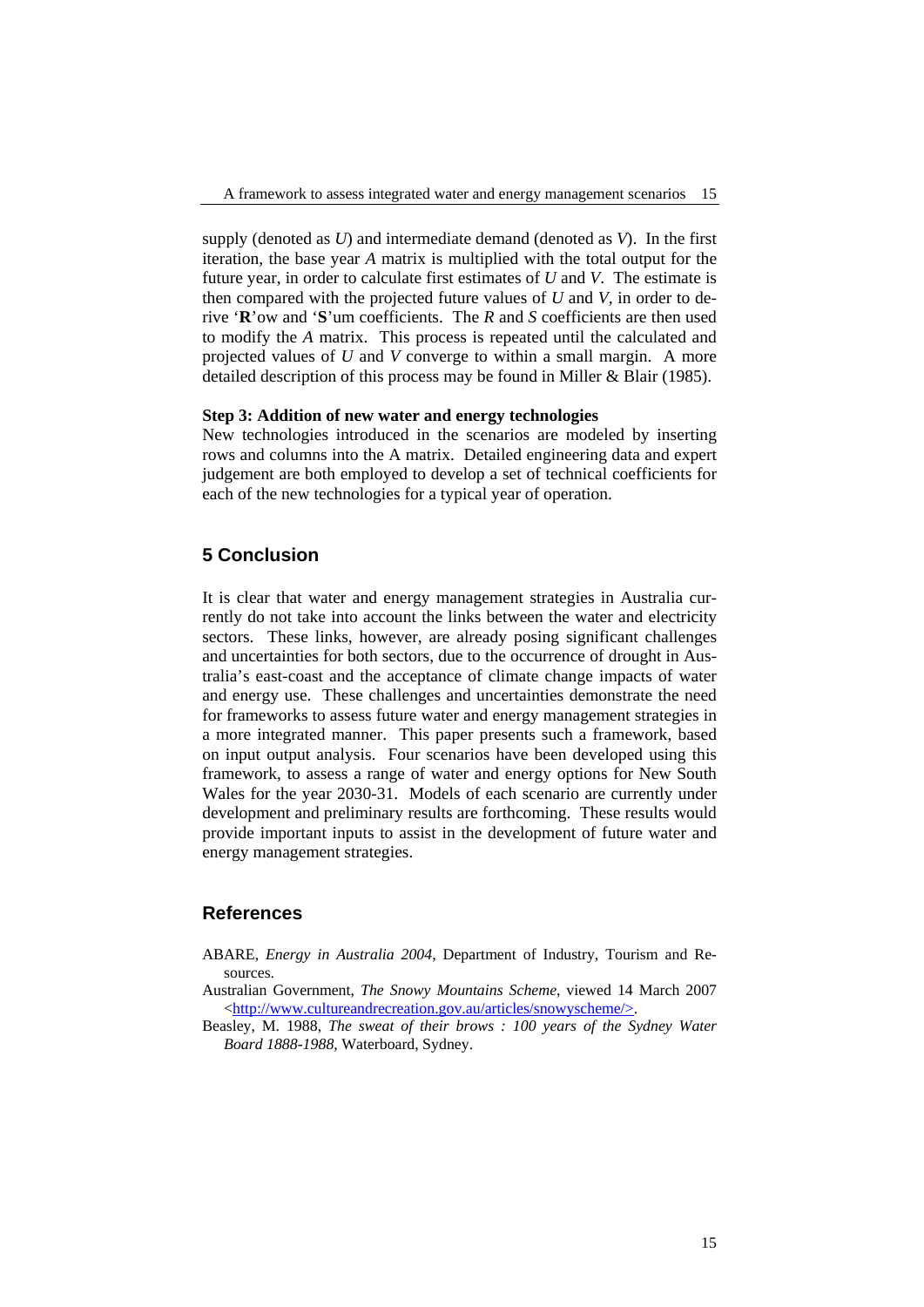- Booth, R.R. 2000, *Warring Tribes, The Story of Power Development in Australia*, 2003 edn, The Bardak Group, Perth.
- Broughton, W.C. 1999, *A Century of Water Resources Development in Australia*, The Institution of Engineers, Australia.
- Commonwealth of Australia 2006, *Uranium Mining, Processing and Nuclear Energy - Opportunities for Australia?*, Report to the Prime Minister by the Uranium Mining, Processing and Nuclear Energy Review Taskforce, December 2006.
- Council of Australian Governments, *Communique 8 June 2001 Energy Policy*.
- Cuevas-Cubria, C. & Riwoe, D. 2006, *Australian Energy: National and State Projections to 2029-30*, Abare Research Report 06.26.
- Department of Resources and Energy 1983, *Water 2000: a perspective on Australia's water resources to the year 2000*, Australian Government Publishing Service, Canberra.
- Dovers, S. 2001, *Institutional barriers and opportunities: processes and arrangements for natural resource management in Australia*, Elsevier Science Ltd., Pergamon, P.O. Box 800 Kidlington Oxford OX5 1DX UK.
- Duchin, F. & Lange, G.-M. 1994, *The Future of the Environment Ecological Economics and Technological Change*, Oxford University Press, New York.
- Eames, M. & Skea, J. 2002, 'The Development and Use of UK Environmental Futures Scenarios', *GMI*, vol. 37, no. Spring, pp. 53-70.
- Energy Supply Association of Australia 2006, *Electricty Gas Australia*.
- Energy Task Force 2004, *Securing Australia's Energy Future*, Commonwealth of Australia, Canberra.
- Faber, A., Idenburg, A.M. & Wilting, H.C. 2007, 'Exploring techno-economic scenarios in an input-output model', *Futures*, vol. 39, pp. 16-37.
- Gordon, J. 2007, 'Hydro call to end restrictions', *The Sydney Morning Herald*.
- Gordon, J. & Kleinman, R. 2007, 'Power and water bills set to soar', *The Age*, 12 April.
- High Level Steering Group on Water 1999, *Progress in Implementation of the COAG Water Reform Framework*, Report Number Occasional Paper No. 1.
- Houghton, J.T., Ding, Y., Griggs, D.J., Noguer, M., van der Linden, P.J., Dai, X., Maskell, K. & Johnson, C.A. (eds) 2001, *Climate Change 2001: The Scientific Basis. Contribution of Working Group I to the Third Assessment Report of the Intergovernmental Panel on Climate Change*, Cambridge University Press, Cambridge, United Kingdom and New York, NY, USA, .
- IPCC Secretariat 2004, *Intergovernmental Panel on Climate Change, 16 Years of Scientific Assessment in Support of the Climate Convention*, IPCC, viewed 11 April 2007 <http://www.ipcc.ch/about/anniversarybrochure.pdf>.
- Johnson, M. & Rix, S. 1993, *Water in Australia: Managing Economic, Environmental and Community Reform*, Pluto Press and the Public Sector Research Centre, University of New South Wales, Sydney.
- Leontief, W. & Duchin, F. 1986, *The Future Impact of Automation on Workers*, Oxford University Press, New York.
- Ludlow, M. & Wisenthal, S. 2007, 'Drought drains Beattie's coffers', *Australian Financial Review*, 22 March.